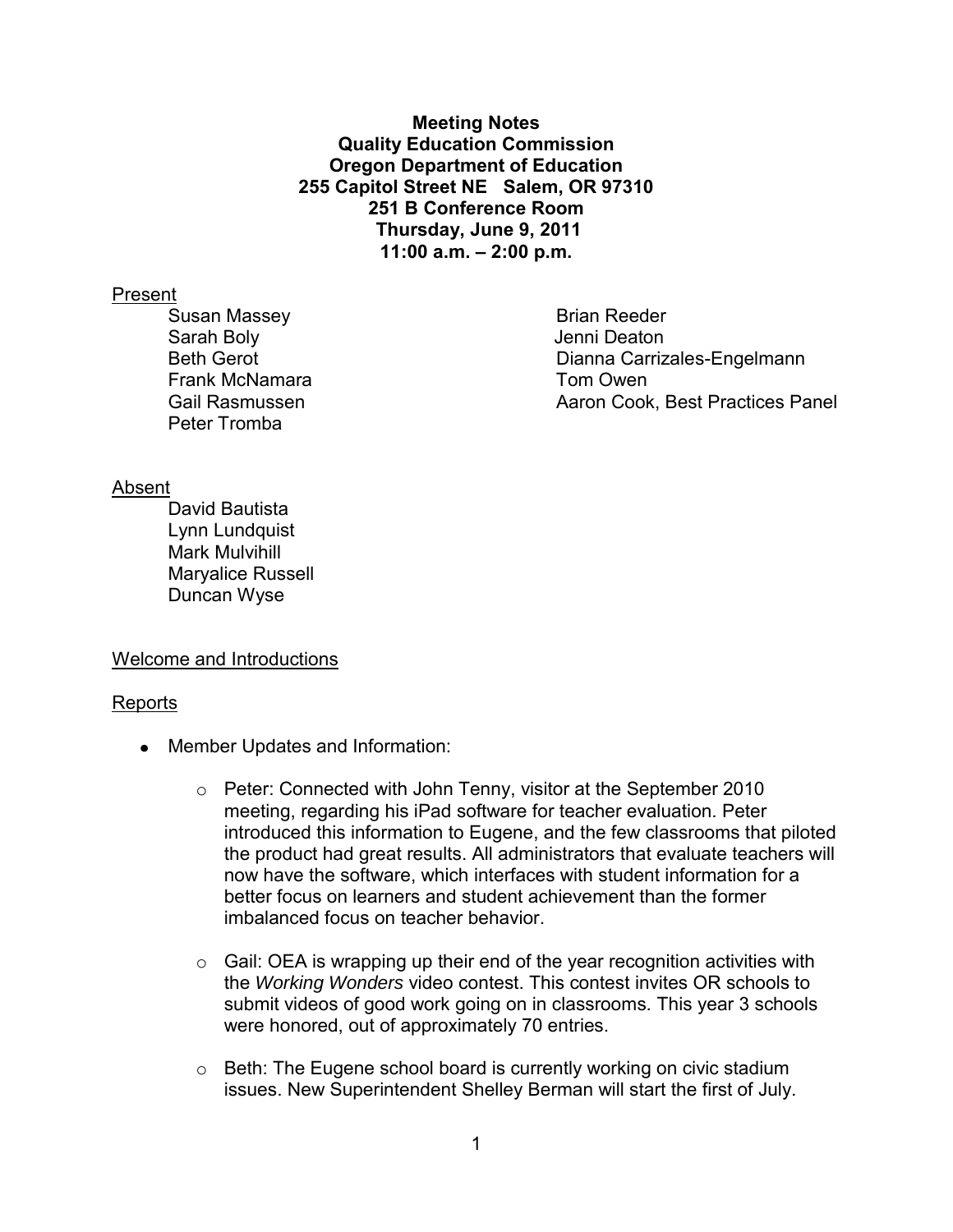- $\circ$  Sarah: Participated in a review of draft budget documents being prepared by Gov. Kitzhaber's pre-Oregon Education Investment Board (OEIB) budget work team. The early drafts of the budget work team seemed to be very aligned with the QEC's work plan for the coming year. Specifically, our intent to further clarify and determine the cost of implementing effective practices in improving student achievement will be helpful to the Governor and any current or future budget work group responsible for making education investment decisions.
- $\circ$  Brian: Contributes as a member of the budget group for the OEIB. Their charge is to present budget proposals for outcome-based education, focused around learner groups rather than traditional elementary, middle, high, and postsecondary groupings. (\*Where should resources be focused? \*How do we devise a funding system that promotes what we want to happen for students?)
	- Holding institutions accountable for previous institutions' "outputs" (students' preparedness)
	- **If we can't control pre-k, how do we determine in kindergarten who** comes in deficient, and how to target their needs?
- $\circ$  Too soon to approach Governor's Office re: connecting OEIB and QEC, but may be valuable to have conversations with Duncan Wyse and Roger Bassett around common threads and what their views are.
- $\circ$  Important that we bridge gaps when valuable and ensure that separate silos are using the same language.

## **Discussion**

- Scaling Up, Dianna Carrizales-Engelmann, ODE:
	- $\circ$  Initiative in its 3<sup>rd</sup> year in connection with State Implementation and Scaling-up of Evidence-based Practices (SISEP) Center in North Carolina. Oregon is one of three states initially chosen to develop the capacity to introduce and implement evidence-based practices statewide.
	- $\circ$  This new infrastructure should support/ be fully accessible to all 197 school districts within the next 5 years.
	- o Oregon leadership is practicing new skills with Education and Behavior Instructional Support Systems (EBISS), Response to Intervention (RTI), and Positive Behavior Instructional Support (PBIS) initiatives.
	- o Take effective practices and "scale them up" statewide. Implementation is key.
	- $\circ$  "Effective practices" = those proven statistically to be significantly effective.
	- o Through process, have learned to *slow down* to focus on intentionality.
	- o Currently, working in zone 1 (Portland metro area) with 8 school districts
		- **Engage leadership to make the best decisions**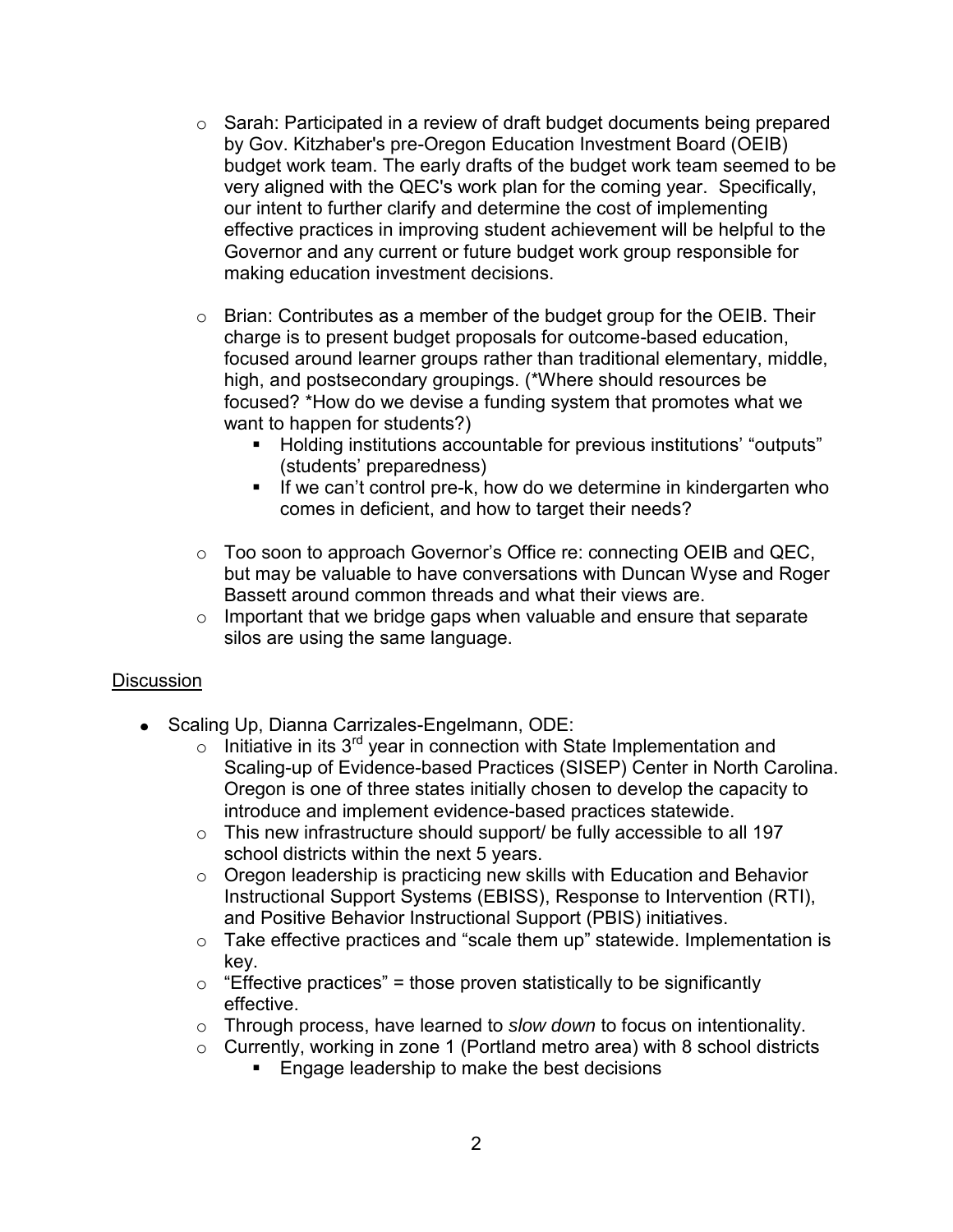- $\circ$  In the field, rely on professional development, as each district has differences in capacity, alignment, vocabulary, achievement, and collaboration.
- $\circ$  Exciting results: Big ideas have come out of this work that can be applied in all directions.
- o Implementation must be deliberate to work well; can't assume that school districts want to openly share their effective practices, or pick up new ones.
- $\circ$  Community connection is a new important component of the work.
- o Timeline: Currently working on a grant that would extend funding support through 2016, giving ODE 4 years to engage 90 school districts with the initiatives.
- Best Practices:
	- o Drill deeper into work of last cycle with a focus on implementation.
	- o The schools/cohort narrowed down for surveys and interviews may be very similar to last cycle.
	- o Interview teachers, superintendent, principal, and school board of schools surveyed.
	- o Hypothesis: Schools selected based on the same filtering criteria for three years probably have strong leadership and student achievement.
	- o Other topics such as governance, implementation, etc. can be worked into broad subject of math.
	- o \***Commission consensus**: in favor of using a similar selection process for schools and digging deeper into last cycle's topic.
	- o Timeline: (subject to change)
		- **EXECUTE:** List of who will participate/interview schedule in July
		- Questions and protocol for talking to schools/principals in August
		- Analysis of school/principal interviews in September
		- **Preliminary report: May 2012**
		- (Specifics may be sent out via email, and updates/summaries will be presented at meetings)
	- o Thank you's from Commission or Governor's Office to encourage schools to participate/stress the importance of this work.
	- o Regions:
		- Do we need geographic diversification, or could we limit the number of places visited and spend more time at each one?
	- o Frank mentioned that in the last round of interviews, rural/diverse areas appreciated having a voice.
	- o The survey could reach out to diverse areas of the state instead of inperson interviews.
	- o Partner with events already happening?
		- COSA/OSBA conventions
		- Gather information from focus groups